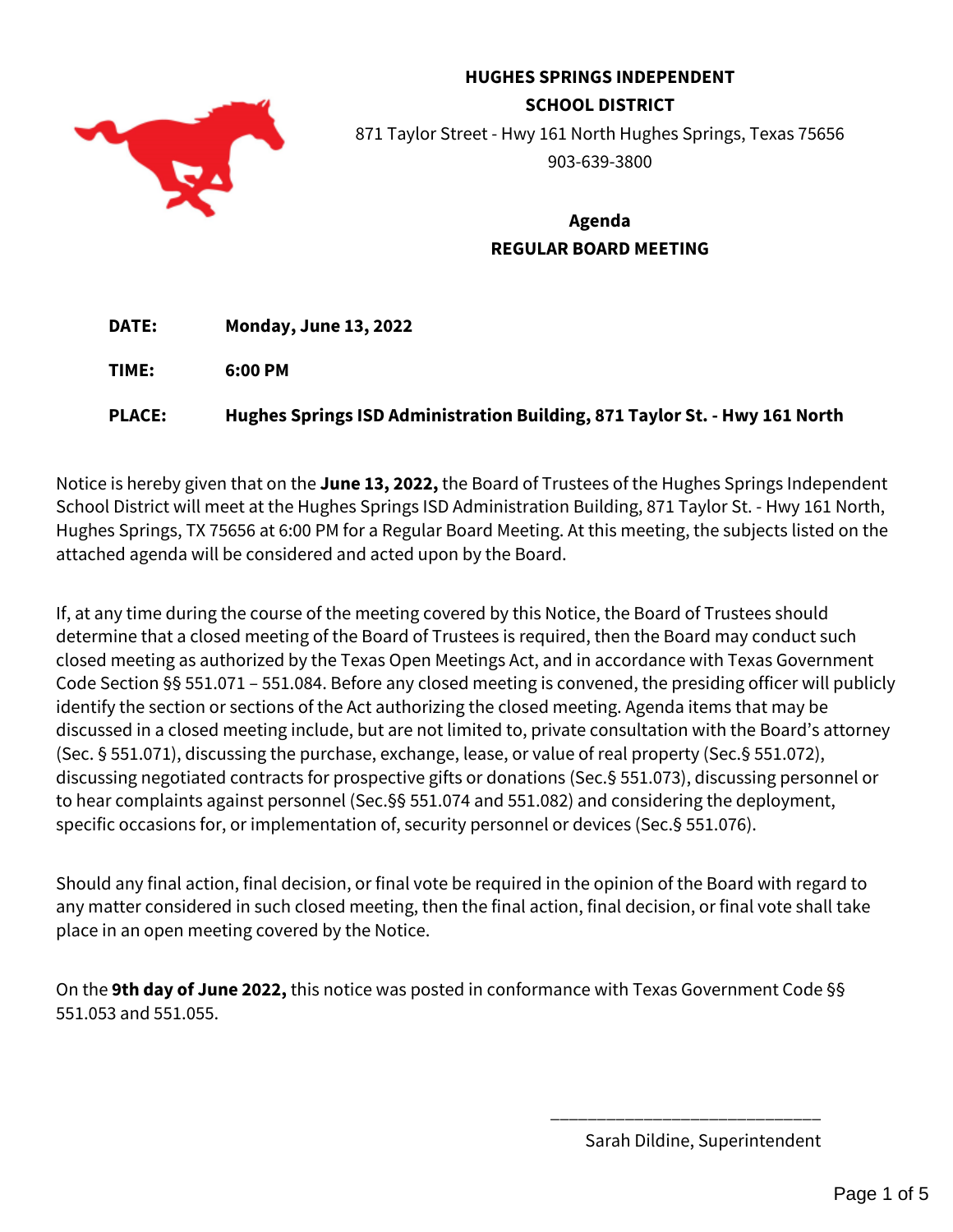# **1. OPENING ACTIVITIES:**

- 1.1. Call to Order *[Gov't Code 551.001 (6), 311.013 (b), HSISD Policy BE]*
- 1.2. INVOCATION and Pledge of Allegiance
- 1.3. PUBLIC COMMENT *{HSISD Policy BED}*

# **2. ADMINISTRATION OF OATH OF OFFICE TO NEWLY ELECTED TRUSTEES**  *{HSISD Policy BBB}*

- **3. ELECTION OF OFFICERS OF BOARD OF TRUSTEES FOR NEW YEAR**  *{HSISD Policy BDAA}*
- **4. PRELIMINARY BUDGET WORKSHOP** *{HSISD Policy CE}*
- **5. CONSENT AGENDA ITEMS:** *{HSISD Policy BE}*
	- 5.1. CONSIDERATION to Approve Minutes of Meeting on May 9, 2022 *{HSISD Policy BE}*
	- 5.2. CONSIDERATION to Approve Budget Amendments *(as needed) {HSISD Policy BE}*
	- 5.3. CONSIDERATION to Approve 2022-2023 Student Code of **Conduct** *{HSISD Policy FN}*

# **6. AGENDA ITEMS:** *{HSISD Policy BE; BEC; BED}*

6.1. CONSIDERATION to Approve Bank Signatories for Board of Trustee Officers

Page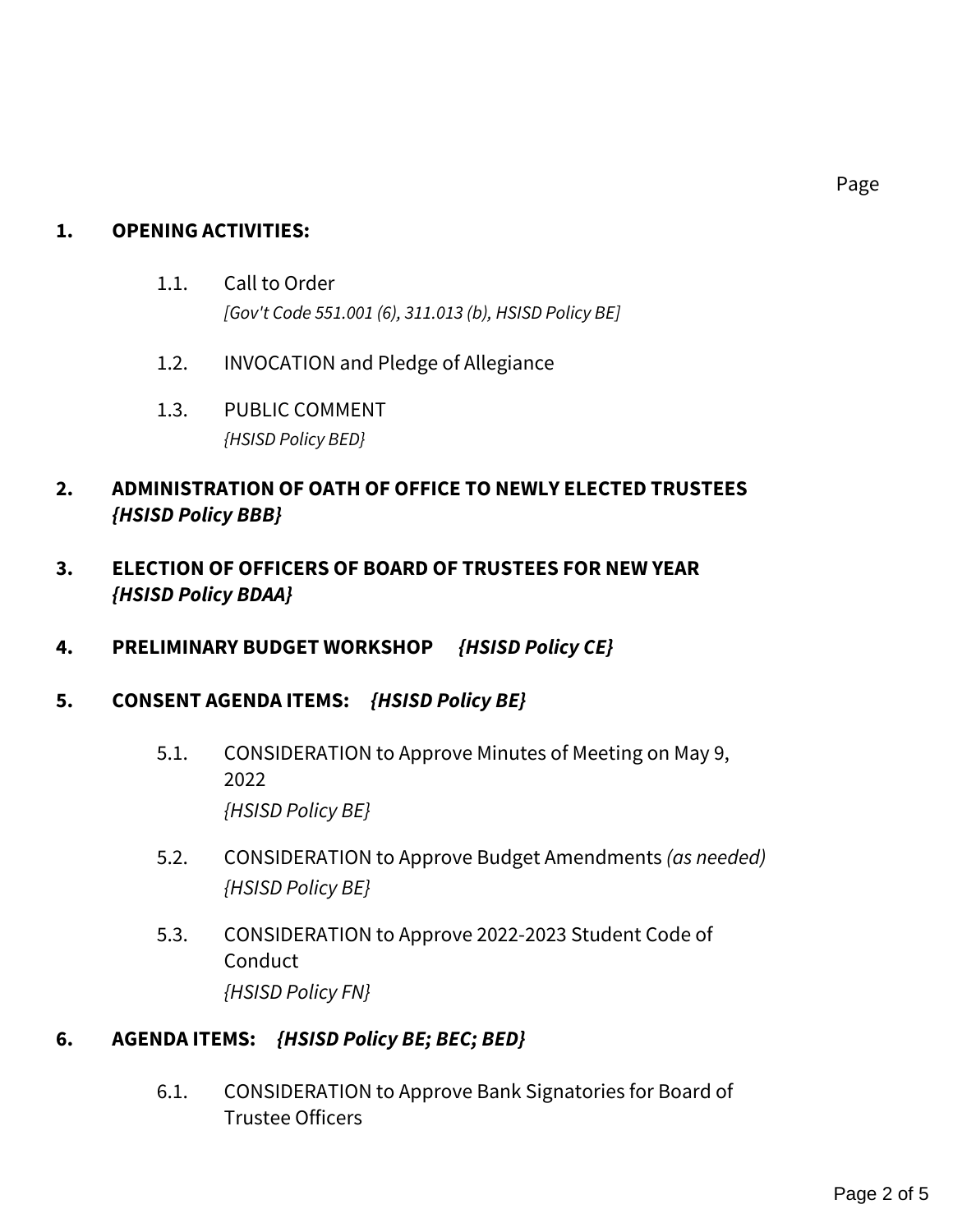- 6.2. CONSIDERATION to Approve Salary Raises for Teachers *{HSISD Policy DEA}*
- 6.3. CONSIDERATION to Approve New 2022-2023 Teacher Pay Scale *{HSISD Policy DEA}*
- 6.4. CONSIDERATION to Approve Salary Raises for Clerical/Paraprofessional Personnel *{HSISD Policy DEA}*
- 6.5. CONSIDERATION to Approve Salary Raises for Auxiliary Personnel *{HSISD Policy DEA}*
- 6.6. CONSIDERATION to Approve Salary Raises for Administrative Personnel *{HSISD Policy DEA}*
- 6.7. CONSIDERATION to Approve 2022-2023 Stipend List *{HSISD Policy DEA}*
- 6.8. CONSIDERATION to Approve a Quote for Interactive Classroom Panels *{HSISD Policy CH Series}*
- 6.9. CONSIDERATION to Approve Documentation of Cybersecurity Training for HSISD Employees *{HSISD Policy CQB}*
- 6.10. CONSIDERATION to Approve Retention of Unspent Funds by Cass County Appraisal District for TCDRS *{HSISD Policy CCH}*

# **7. CLOSED SESSION:**

as authorized by Texas Government Code Chapter 551.001 through 551.146, shall be declared by the Board of Trustees when necessary, during the course of the meeting at the time, date and place of this notice. The Board may close this meeting to consult with its attorney on any item posted on this agenda in order to receive legal advice or to maintain the attorney-client privilege. The Board may also close the meeting to consult with its attorney on any other matter when the attorney's professional and ethical duty to the Board requires a confidential communication.

7.1. PERSONNEL: (Action)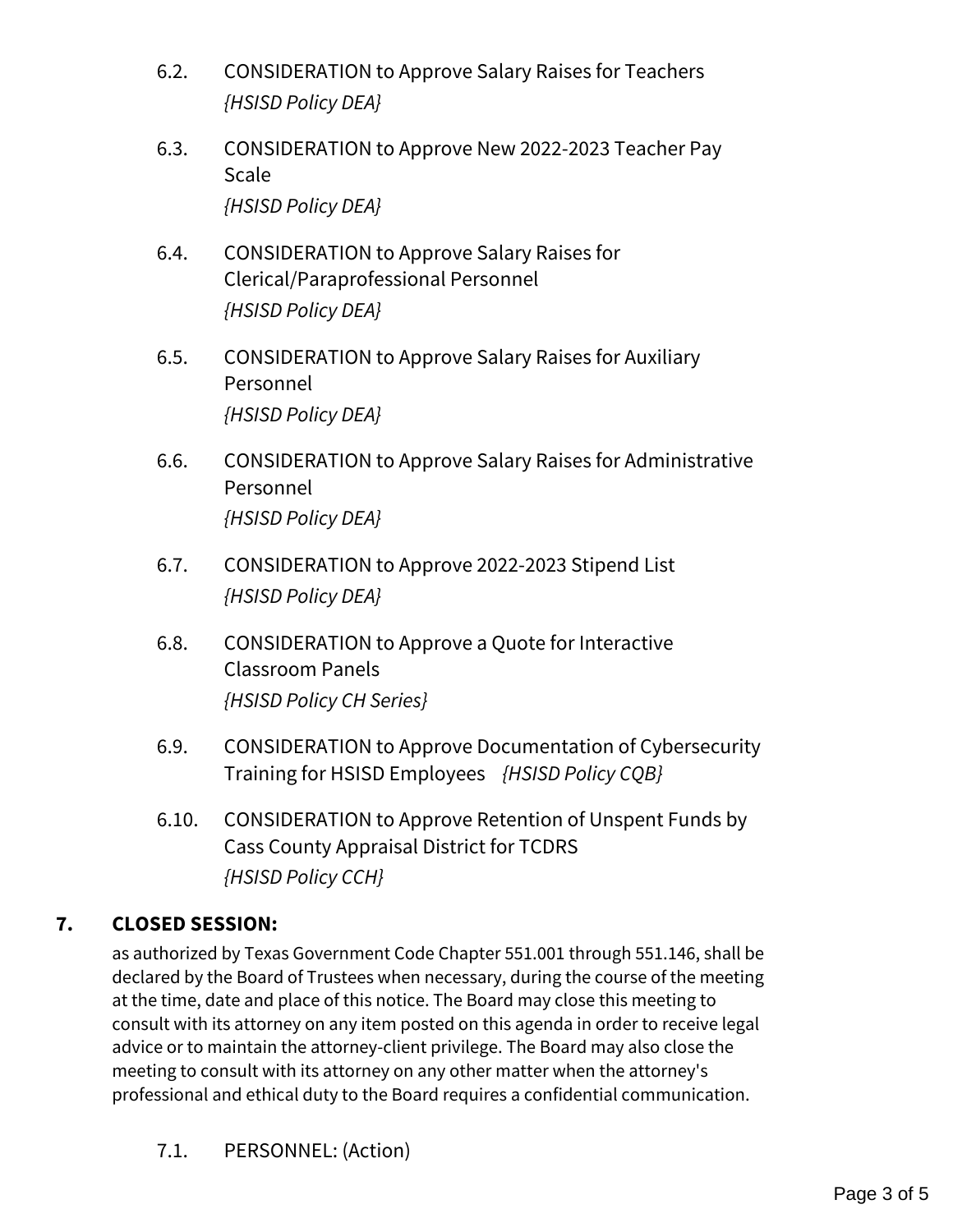Consider Employment, Resignations, Reassignments, Transfers, Substitute Teacher List, Extended Leaves, Additional Positions, and Other Personnel Matters

- 1. CONSIDERATION to Approve Superintendent's Compensation
- 2. CONSIDERATION to Approve SDTP for Ragsdale
- 3. CONSIDERATION to Approve SDTP for Stonesifer
- 7.2. CONSULTATION with Attorney (when necessary) *{Gov't Code 551.071}*

#### **8. RECONVENE:**

Open Meeting to vote on matters considered in executive/closed session in accordance with the Texas Open Meetings Act, Texas Government Code, Chapter 551, to take action necessary regarding closed session items (if any).

8.1. PERSONNEL:

 1. CONSIDERATION to Approve Superintendent's Compensation

- 2. CONSIDERATION to Approve SDTP for Ragsdale
- 3. CONSIDERATION to Approve SDTP for Stonesifer

## **9. INFORMATION ITEMS:** *[HSISD Policy BE and BJA]*

#### **SUPERINTENDENT's Reports**

- 9.1. Enrollment
- 9.2. Building/Grounds/Transportation
- 9.3. Students/Instruction
- 9.4. Goals/Plans
- 9.5. Special Programs
- 9.6. Current District Events
- 9.7. Miscellaneous/Incidental Information

#### **BUSINESS MANAGER's Report**

9.8. Monthly Financial Statements